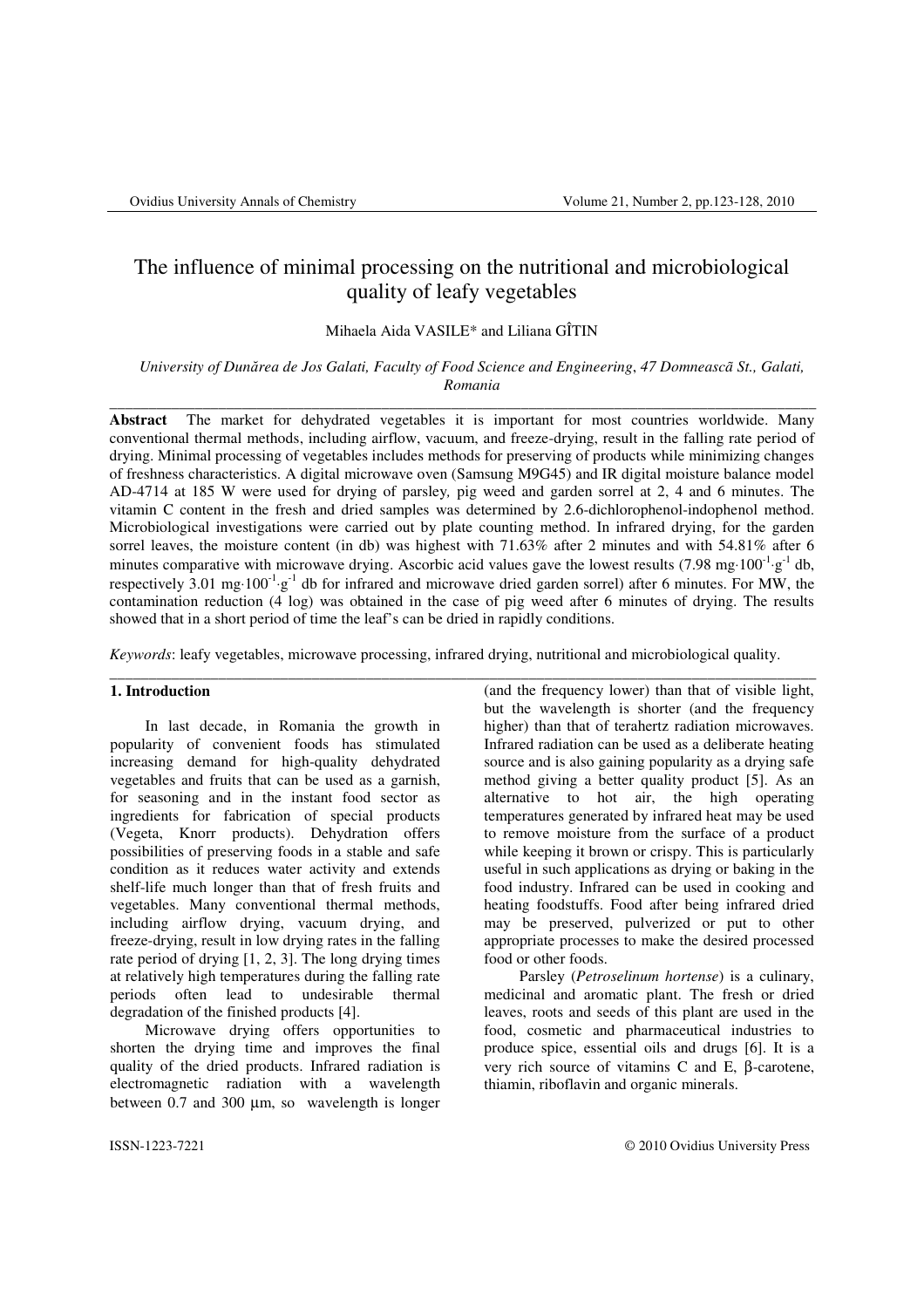Garden sorrel *(Rumex patientia L)* and pig weed *(Atriplex hortensis var.* suber) are a cool season annual popular vegetables. These plants have green or red-lilac leaves, are low in calories and a good source of vitamin C, and therefore are used as a salad or herbs in different gastronomic preparations.

Pig weed*,* garden sorrel and parsley are highly seasonal in nature. In order to make them available to consumers all year round at low prices, they are subjected to postharvest technological treatments such as drying or freezing.

Drying is the process of removing the moisture in the product up to certain threshold value by evaporation. In this way, the product can be stored for a long period, since the activities of the microorganisms, enzymes or ferments in the material are suppressed via drying [7]. Different drying methods are used in the drying of fruits and vegetables. Hot-air drying is the most common method in the drying of foodstuffs that leads to serious damages such as: worsening of the taste, colour and nutritional content of the product, decline in the density and water absorbance capacity and shifting of the solutes from the internal part of the drying material to the surface, due to the long drying period and high temperature [8, 9, 10, 11, 12, 13].

Microwave drying is one of the emerging food-processing method in the drying of fruits and vegetables and has become widespread because it minimizes the decline in quality and provides rapid and, effective heat distribution in the material as well [14]. Furthermore, high quality product is obtained via microwave drying in addition to the decline in drying period and energy conservation during drying [15].

The basic physical phenomenon that is responsible for the heating of food materials at microwave frequencies is dipole rotation [16]. The dipole rotation mechanism relies on the fact that water molecules are subject to a microwave field that rapidly change direction, the dipoles try to align with the direction of electrical field [17, 18].

Microwave energy is capable of polarizing substances. The electrons in the polarized substance were in motion due to the conversion of electromagnetic energy embedded in the substance into kinetic energy. Electrons bump into each other during this electron movement and their energy is converted to heat energy as a result of friction. Thus, the moisture is removed from the product in the microwave oven [19].

The electrical field provides energy for water molecules to rotate into alignment. The energy is converted into kinetic energy of water molecules and then into heat, when the water molecules realign in the changing electrical field and interact with the surrounding molecules (friction) [20].

The aim of this study was:

- to evaluate the efficacy of microwave and infrared drying techniques for different drying period,
- to determine the changes in the ascorbic acid values of the products after drying,
- to evaluate the evolution of total microorganisms during drying.

## **2. Experimental**

#### *2.1. Materials*

Samples of fresh parsley, pig weed and garden sorrel leafs were collected from farms in the Galati region of Romania and used in the drying experiments. They were stored at a temperature of 4  $\pm$  0.5 $\degree$ C until the drying process. Before each drying experiment, the leafs were detached from the stems according to the procedure developed by Soysal (2004) [6]. Due to a high level of moisture, the moisture content of analyzed vegetables was measured individually. Three different samples, from the vegetables leaves, each being 5 g were dried until constant weight at  $105 \pm 2^{\circ}$ C for 24 hours. The initial moisture content of the parsley was  $1.46 \pm 0.5$  dry basis, for the garden sorrel and pig weed was 0.834±0.12 dry basis, respectively 1.31±0.5 dry basis. All the initial moistures content were calculated at g of product.

#### *2.2. Drying equipment and technique*

#### **Microwave drying equipment and method**

Drying treatment was performed in a domestic digital microwave oven (Samsung M9G45) with a maximum output power 900 W at 2450 MHz. The dimensions for the microwave cavity were 330 mm by 234 mm by 340 mm. Drying was performed on a rotating glass plate with 315 mm diameter at the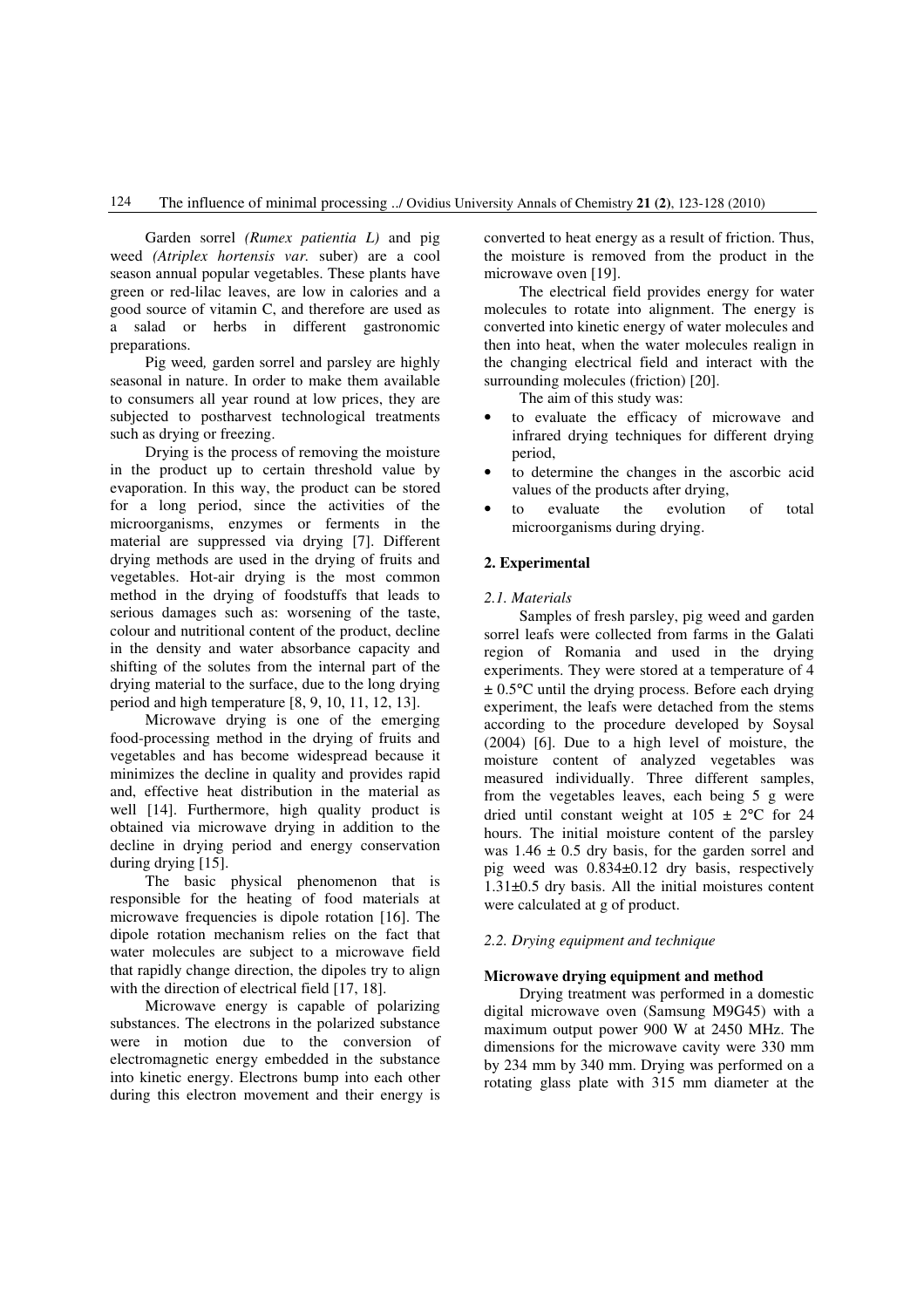base of the oven. The drying time at 2, 4 and 6 minutes was manually adjusted using a digital clock.

The leaf's selected from the uniform and healthy plants were dried on the special paper disc with 95 mm diameter. Approximately 3 g in weight of each sample was uniformly spread on the paper disc than was placed in the microwave cavity center on the glass plate. After each drying time, the moisture loss was determined by weighting the paper disc using analytic balance with 0,001 g accuracy (Partner AS 110/C/2). Three different drying trials were conducted at microwave generation power adjusted at 185 W (in correlation with the technical specifications of the infrared heat source) and the values obtained from these trials were averaged and the drying parameters were determined.

## **IR drying equipment and method**

Infrared drying was performed with a IR digital moisture balance model AD-4714, which the following characteristics: precision ±0.2% and power of heat source 185 W. Around 3 g of fresh leaf's were uniform placed on the special aluminum pan with 95 mm diameter. The drying temperature continuous setting up to  $105^{\circ}$ C using a control knob at different drying times was digital displayed. After drying time the moisture content was displayed with minimum precision 0.1%.

## *2.3. Ascorbic acid determination*

Ascorbic acid is an important nutrient in vegetable. It is a hydro-soluble vitamin and more sensitive to heat, oxygen, light and considered to be highly sensitive to losses during processing [21, 22].

The vitamin C content in the fresh and dried samples was determined by 2.6-dichlorophenolindophenol visual titration method [23, 24, 25]. The reagents used were 2% HCl solution, ascorbic acid standard containing 0.1 mg L-ascorbic acid in 10 ml of 2% HCl solution and 2.6-dichlorophenolindophenol solution for titration in 100 ml of distilled water.

#### *2.4. Microbiological analysis*

All analyzed leaf materials contain a high level of moisture and microorganisms. The climate conditions, the unpretentious production conditions and often inadequate instructions for the farmers may cause considerable hygienic and quality problems [26]. Microbiological investigations of fresh and dried samples were carried out immediately after processing by indirect method of evaluation of the number of microorganisms [27]. Each sample was analyzed for yeasts, moulds and mesophil aerobic bacteria.

Moulds and yeasts, expressed as colony forming units (cfu) per gram dry matter, were quantified according to ISO 21527-2 (Horizontal method for the enumeration of yeast and moulds. Colony count technique. Part 2. Products with a water activity more than or equal to 0.95). Colonies were enumerated after incubation at 25°C for 5 days on Rose Bengal Cloramphenicol Agar (Scharlau Chemie, Spain).

Total numbers of mesophilic aerobic bacteria, expressed as colony forming units per gram dry basis (cfu/g db), were determined according to ISO 4833:2003 (Horizontal method for the enumeration of microorganisms. Colony count technique). Total numbers of mesophilic aerobic bacteria were enumerated after incubation at 30°C for 3 days on Plate Count Agar (Merck KGaA, Germany) as culture medium.

## **3. Results and discussion**

#### *3.1. Drying process*

The microwave oven and the infrared lamp were manually adjusted to the same value of the output power, respectively 185 W. The moisture content for the leaves it is presented in **Table 1.**

In the initial phase of microwave drying, the high moisture content of the material determined a higher absorption of the microwave power.

 If the drying processes continue, the loss of moisture in the product caused a decrease in the absorption of microwave power. Since the initial moisture contents of the leafy vegetables used in drying experiments were relatively constant, the difference in drying time can be considered.

In this order for parsley leafs we observed minimal moisture content after 6 minutes was 74.22 $\pm$ 0.15 % water basis (wb) (or 1.10 $\pm$ 0.2 db) at microwave drying respectively, 44.53% wb (or 1.70±0.4db) by infrared drying. Comparative with 2 minutes of microwave drying, for pig weed samples, was observed a decreasing of moisture content after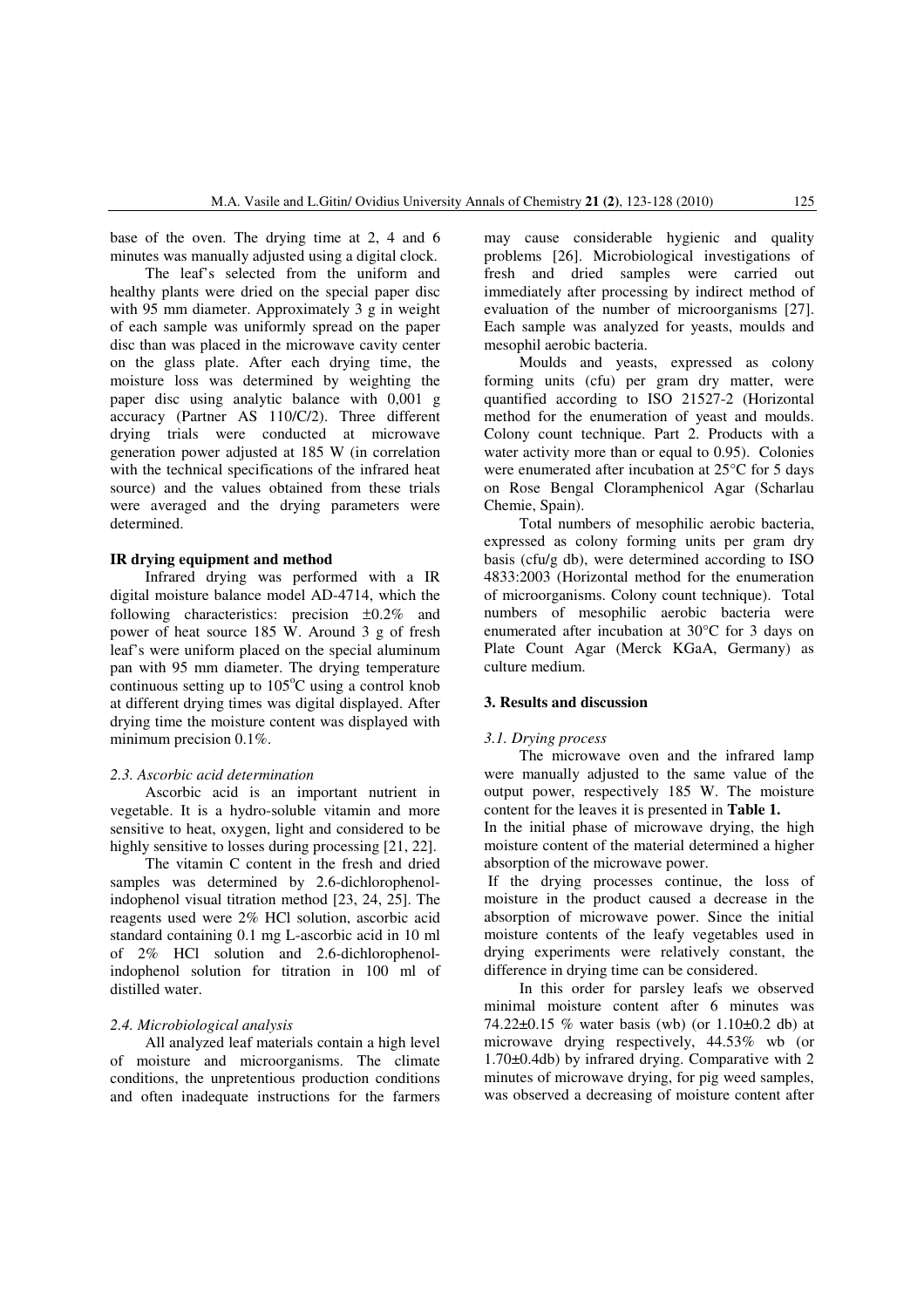4 minutes with 41.74%, respectively with 51.31% after 6 minutes. In the same time, the same correlation was observed for infrared drying, so was observed a decreasing with 31.05 % after 4 minutes and 54.52 % after 6 minutes.

**Table 1.**Variation of the moisture content for different drying techniques

| Samples                     | Drying time, minutes |                |                |                |                |                |
|-----------------------------|----------------------|----------------|----------------|----------------|----------------|----------------|
|                             | $\overline{c}$       |                |                |                | 6              |                |
| Móisture<br>∕content,<br>db | <b>MW</b>            | $_{\text{IR}}$ | MW             | <b>IR</b>      | MW             | <b>IR</b>      |
| Parsley                     | $1.37 \pm 0.3$       | $2.74 \pm 0.5$ | $1.24 \pm 0.2$ | $2.16 \pm 0.5$ | $1.10 \pm 0.2$ | $1.70 \pm 0.4$ |
| Pig<br>weed                 | $1.15 \pm 0.1$       | $2.77 + 0.1$   | $0.67 + 0.5$   | $1.91 \pm 0.2$ | $0.56 \pm 0.1$ | $1.26 \pm 0.3$ |
| Garden<br>sorrel            | $0.80 + 0.4$         | $2.82 \pm 0.3$ | $0.69 + 0.4$   | $1.93 + 0.1$   | $0.61 \pm 0.4$ | $1.35 \pm 0.2$ |

db – dry basis; MW – microwave drying; IR – infrared drying

By analyses of microwave and infrared drying techniques, for all vegetables at different drying time, the difference of moisture content can be observed. In this order, for the garden sorrel leaves, all the moisture content (in db) was highest in infrared drying, respectively with 71.63% after 2 minutes of drying and with 54.81% after 6 minutes of drying.

#### *3.2. Evaluation of the ascorbic acid content*

Quality attribute of the vegetables leaves dried by microwave and infrared techniques was evaluated in respect of vitamin C.

The evolution of the vitamin C content in fresh, microwave and infrared dried vegetable leaves it is presented in **Fig. 1**, respectively **Fig. 2**.

Due to the characteristic of vitamin C (hydrosoluble and more sensitive to heat), from the figure 1 and figure 2, reduction in ascorbic acid levels for the dried samples was recorded depending on time. Ascorbic acid values gave the lowest results  $(7.98 \text{ mg} \cdot 100^{-1} \cdot \text{g}^{-1} \text{ db}, \text{ respectively } 3.01 \text{ mg} \cdot 100^{-1} \cdot \text{g}^{-1}$ db for infrared dried and microwave garden sorrel) after 6 minutes drying period. The minimal losses of vitamin C were recorded for the parsley. So, compared with the fresh leaf's  $(27.35 \text{ mg}\cdot 100^{-1}\text{·g}^{-1})$ db) after 6 minutes of drying, the vitamin C content was 11.15 mg⋅100<sup>-1</sup>⋅g<sup>-1</sup> db for the infrared drying method, respectively  $17.33$  mg $\cdot 100^{-1}$  g<sup>-1</sup> db for microwave drying process.



**Fig. 1.** Effect of infrared drying on acid ascorbic content in different leaf's  $(185 \text{ W}, 105^{\circ} \text{C})$ .

The results are in according with Ozkan et al., 2007 [19] and with Zhang, and Hamauzu, 2004 [28] studies, authors who reported a significant loss of the ascorbic acid with prolonging the treatment period.

The estimations of statistical parameters include also coefficient of determination  $\overline{R}^2$ .



**Fig. 2.** Evolution of vitamin C after microwave drying (microwave output power 185W)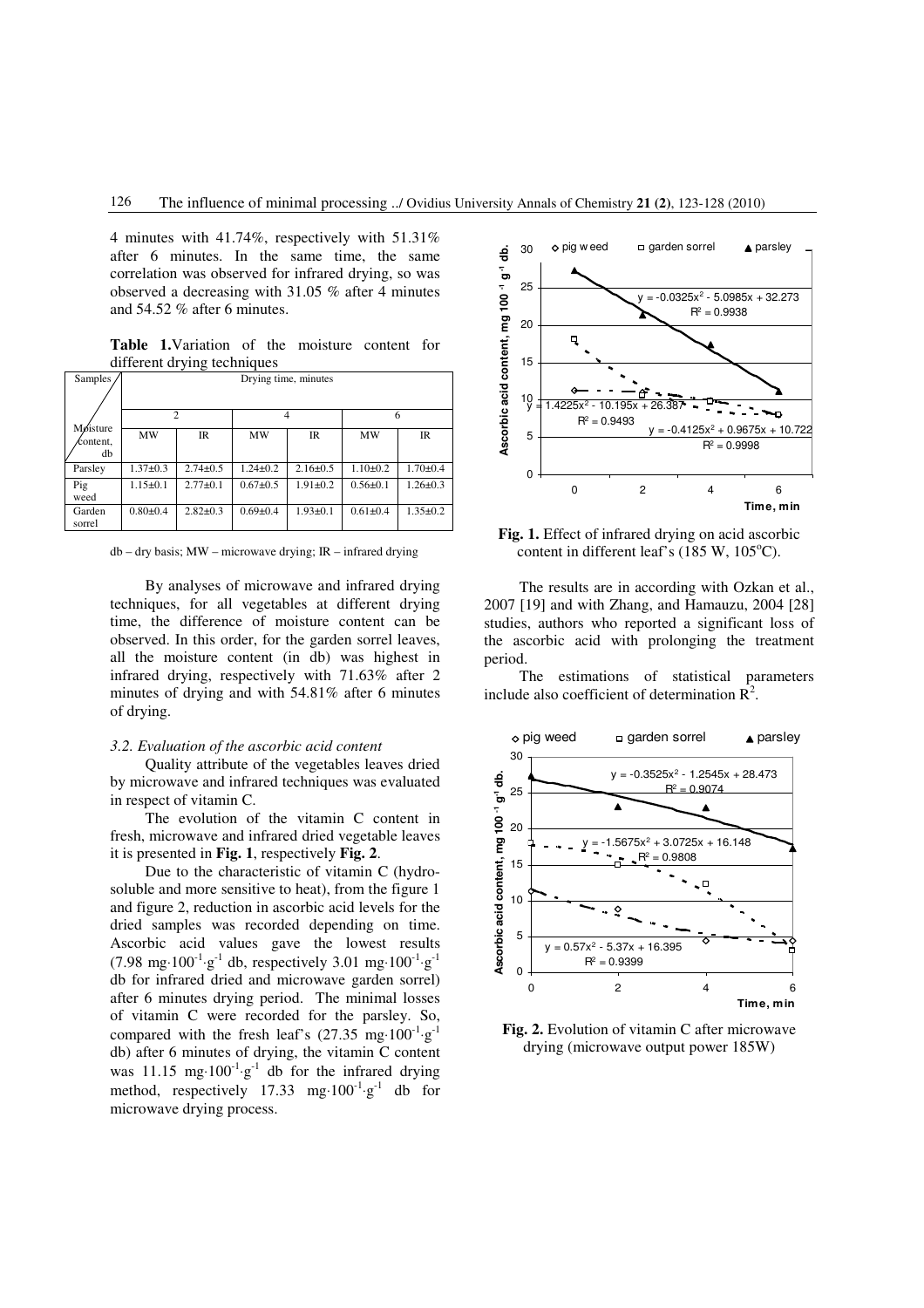#### *3.3. Microbiological analysis*

Three types of fresh leaf were treated with infrared radiations: pig weed, parsley and garden sorrel. The number of microorganisms was detected before the thermal treatment (initial time) and after 2 minutes, 4 minutes and 6 minutes of infrared treatment.





The results presented in **Fig. 3** indicate that before the treatment (initial time) garden sorrel has the lowest number of microorganisms  $(3.27 \times 10^6$ cfu·g<sup>-1</sup>d.b). After 6 minutes of infrared treatment on garden sorrel the number of microorganisms decreases with 64.06%.

The same treatment applied for parsley gave a 22.95% reduction and 34.04% for pig weed. The biggest reduction of microbial loading (64.06%) was observed after six minutes of infrared treatment for garden sorrel.

The initial microbial loading was for parsley  $8.07 \times 10^6$  cfu·g<sup>-1</sup>db, for pig weed  $1.30 \times 10^7$ cfu·g<sup>-1</sup>db and for garden sorrel  $3.27 \times 10^6$  cfu·g<sup>-1</sup>db. The maximum efficiency after six minutes of microwave drying was observed for the pig weed sample, with a reduction of 61.24%. The microwave treatment induced a reduction of 49.01% for garden sorrel and 51.18% for parsley (**Fig. 4**). Results showed that in a short period of time the leaf's can be dried in rapidly conditions.





Microwave drying (MD) technology was appreciated because the moisture content (in water basis) was much higher for all samples at different drying time. Acid ascorbic loss during drying process at the same value of heat source, respectively 185 W, was observed for infrared drying (IR) technology. By performing MW during 2 minutes, the acid ascorbic for parsley was 23.10 mg⋅100<sup>-1</sup>⋅g<sup>-1</sup>, comparative with 21.32 mg⋅100<sup>-1</sup>⋅g<sup>-1</sup> of vitamin C obtained by IR. Also for the garden sorrel was observed the same correlation after 2 minutes  $(14.98 \text{ mg} \cdot 100^{-1} \cdot \text{g}^{-1} \text{ in MW} \text{ and } 10.53 \text{ mg} \cdot 100^{-1} \cdot \text{g}^{-1} \text{ in}$ IR), respectively 4 minutes  $(12.3 \text{ mg}\cdot 100^{-1} \cdot \text{g}^{-1})$  in MW and  $9.76 \text{ mg} \cdot 100^{-1} \cdot g^{-1}$  in IR). For pig weed leafs, the ascorbic acid loss during drying was registered after 2 minutes. The efficiency of the infrared thermal treatment was observed for the garden sorrel and pig weed, which means that 3 log decreasing of initial contamination, was obtained after 6 minutes of IR. For parsley, contamination was significantly reduced (3 log) after 6 minutes of MW process. Anyway, after 6 minutes, the efficiency of the MW process was observed for the pig weed leaf's which means that 4 log decreasing of initial contamination.

Between infrared radiation and microwave treatment the best efficiency for microbial load reduction was obtained in the case of thermal microwave treatment for all three tested leafs. According with our results, we concluded that the